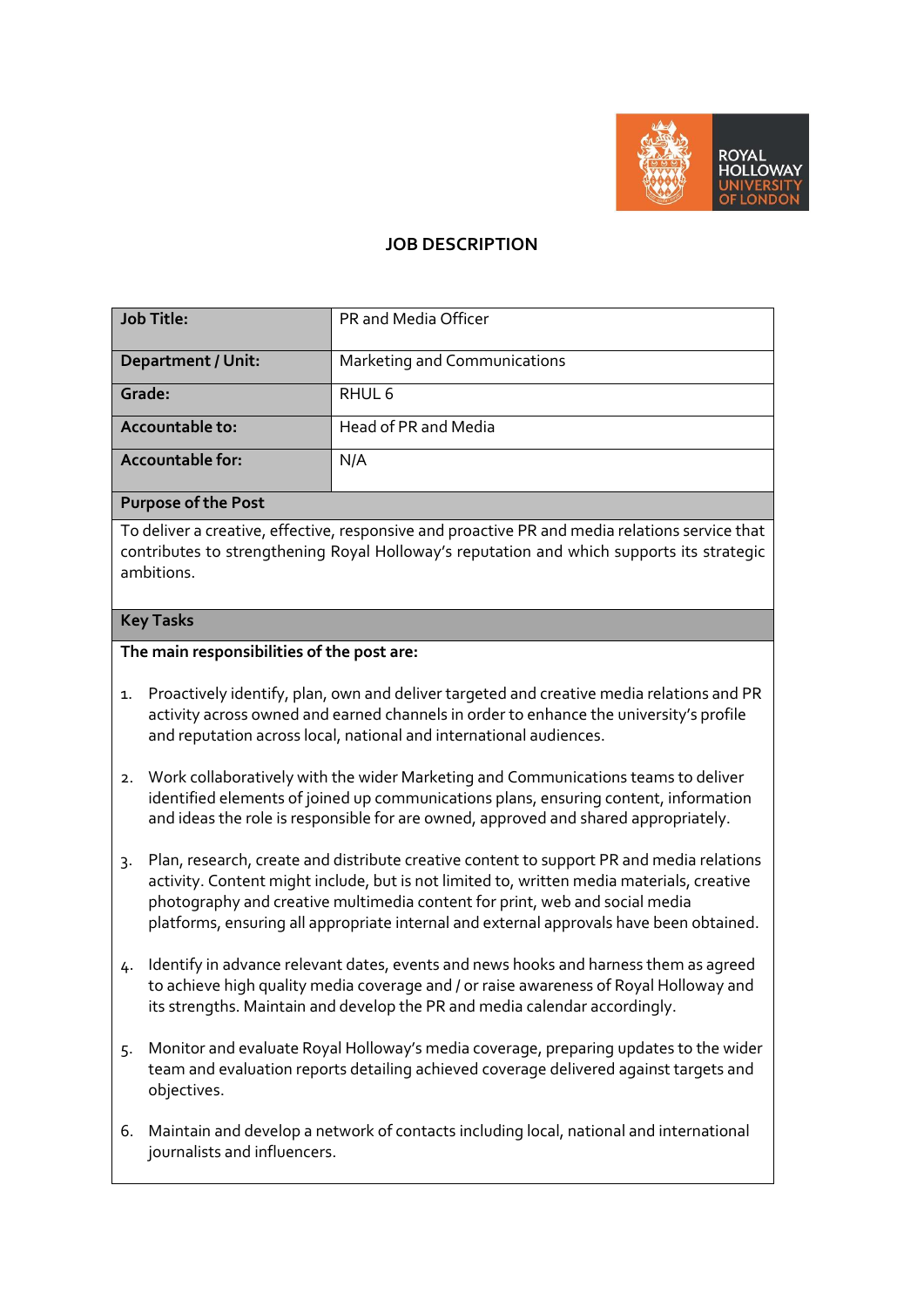- 7. Maintain an awareness of and monitor the current news agenda, higher education agenda and the student recruitment cycle. Use this to identify new media trends and PR opportunities as well as to identify opportunities to promote relevant stories and offer internal experts to provide commentary.
- 8. Provide an efficient and effective response service to all media enquiries, linking the media to expert commentators as appropriate. Take responsibility for developing reactive responses into proactive opportunities and to develop media contacts as appropriate.
- 9. Develop and grow relationships with colleagues across the university, in particular with the academic community.
- 10. Keep abreast of all of the major areas of the university's work, and the research and teaching of Royal Holloway's leading academics. Build relationships with key academics in order to develop successful PR plans to support major research projects and be recognised as a reliable source of detailed and up to date information regarding the university's best research examples.
- 11. Support the university's response to issues and crisis in order to protect the university's reputation as directed by the Head of PR and Media or their delegate. Ensure issues are escalated appropriately to senior colleagues.
- 12. Create, manage and update engaging content for defined pages on the university's website. Manage and continue to develop Royal Holloway's research twitter feed, creating and maintaining a planned schedule of content for the channel.
- 13. Plan, prepare and source content for the university's local community e-newsletter which is issued four times a year. Work with the Head of PR to finalise content. The PR and Media Officer also supports community engagement activity as required.
- 14. Contribute to providing an out-of-hours media response capability and undertake outof-hours activities in accordance with the university's TOIL policy.
- 15. Volunteer time during the working day to support university priorities such as, but not limited to, Graduation and National Student Survey (NSS) completion.
- 16. Any other duties as commensurate with the role.

#### **Other Duties**

The duties listed are not exhaustive and may be varied from time to time as dictated by the changing needs of the College. The post holder will be expected to undertake other duties as appropriate and as requested by his/her manager.

The post holder may be required to work at any of the locations at which the business of Royal Holloway is conducted.

# **Internal and external relationships**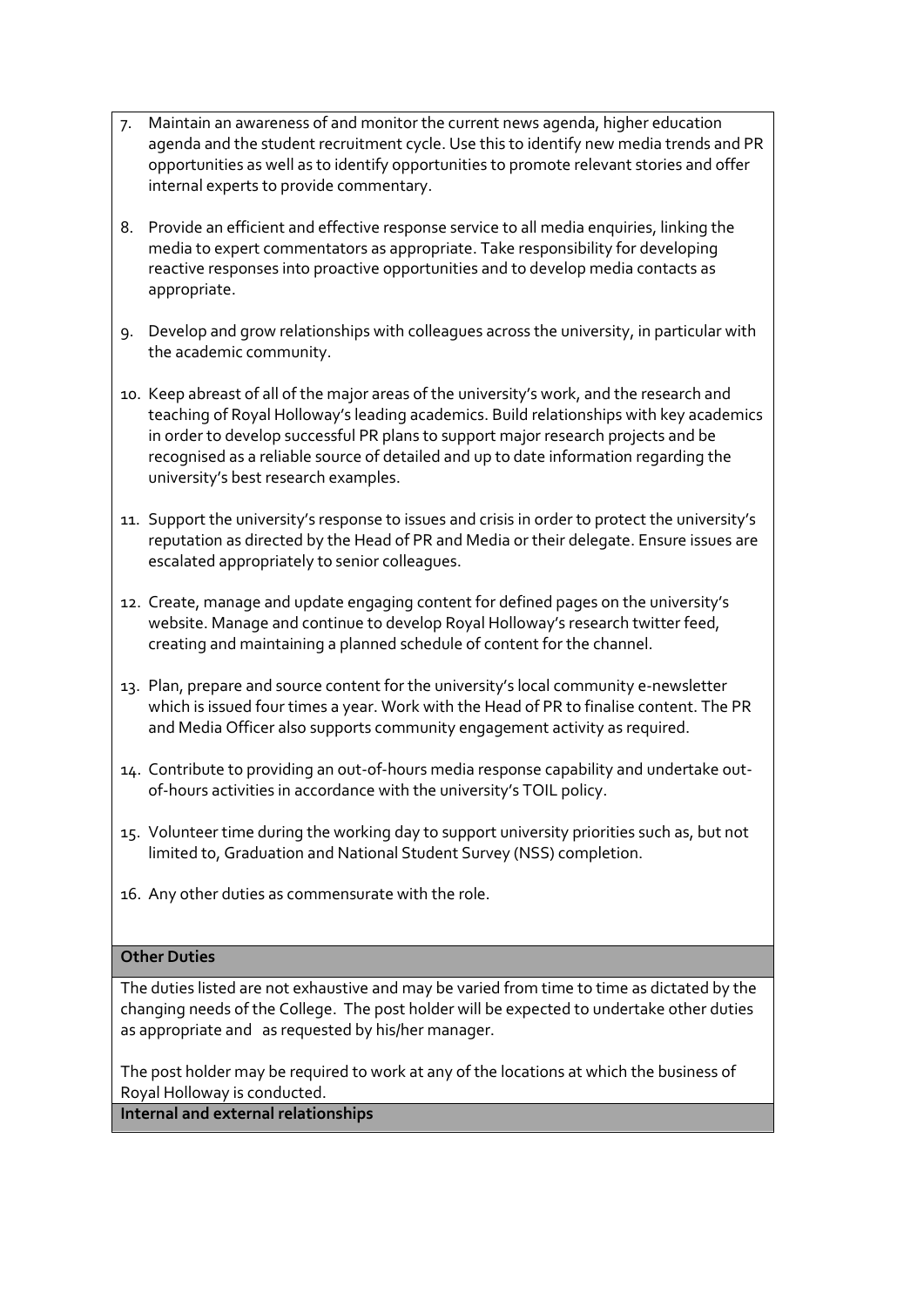The following list is not exhaustive but the post holder will be required to liaise with: Chief Marketing Officer PR and Media Manager PR and Media Manager for StoryTrails Colleagues across the Marketing and Communications Directorate Royal Holloway Volunteering Academics

### **PERSON SPECIFICATION**

Details on the qualifications, experience, skills, knowledge and abilities that are needed to fulfil this role are set out below.

# **Job Title: Department:**

|                                                                                                                                   | <b>Essential</b> | <b>Desirable</b> | <b>Tested by</b><br>Application<br>Form/Interview/Test |
|-----------------------------------------------------------------------------------------------------------------------------------|------------------|------------------|--------------------------------------------------------|
| Knowledge, Education, Qualifications and<br><b>Training</b>                                                                       |                  |                  |                                                        |
|                                                                                                                                   |                  |                  |                                                        |
| Educated to degree level                                                                                                          | X                |                  | Application form                                       |
| CIM or CIPR qualification                                                                                                         |                  | X                | Application form                                       |
|                                                                                                                                   |                  |                  |                                                        |
| <b>Skills and Abilities</b>                                                                                                       |                  |                  |                                                        |
| Excellent written and verbal communication<br>skills                                                                              | X                |                  | Application form and<br>test                           |
| Evidence of having written a range of PR<br>content, for example press releases, articles, web<br>copy, social media copy etc     | X                |                  | Application form                                       |
| Ability to proactively identify, plan and deliver<br>creative media relations and PR activity across<br>owned and earned channels | X                |                  | Test and interview                                     |
| Ability to foster strong and productive<br>relationships with journalists and influencers                                         | X                |                  | Interview                                              |